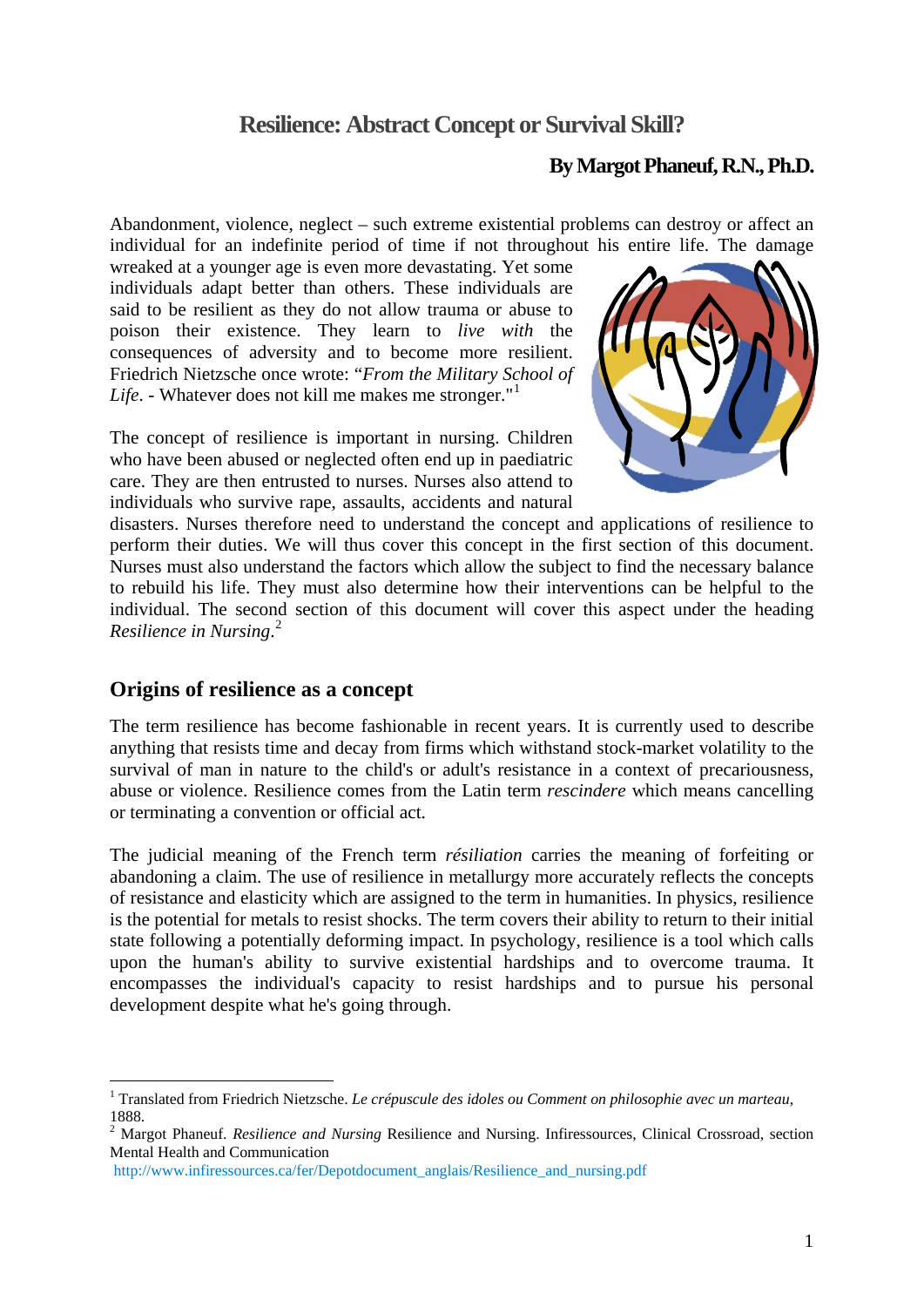### **The philosophers of resilience**

The concept of resilience is based upon the principles of *attachment theory* first developed by John Bowlby (1907-1990), a British paediatrician and psychoanalyst. Bowlby emphasized the importance of the mother-infant relationship, which allows the child to develop self-confidence and a sense of security, which protect him later on in life and help him cope with separation and adversity.

#### **Attachment Theory**

- **Emphasizes the relation established in early childhood between the child and his parent, namely the newborn and his mother.**
- **John Bowlby (1951) defined attachment as the construction of emotional bonds between the child and his mother or a significant other.**

According to Bowlby, the attachment figure is the secure base upon which a self-confident and stable personality is developed. Satisfying the child's basic needs and his need for affection provide him with a sense of security which will become his model for developing relations with others.<sup>[3](#page-1-0)</sup> The parent-child bond is severed in situations of abandonment or abuse. This has a devastating effect on the child's development. "According to this author, the significance of family background remains regardless of genetic predispositions, physical trauma, or variations in personality traits. (...) The adult personality is the product of the individual's interactions with key personalities, namely with attachment figures during his childhood years."<sup>[4](#page-1-1)</sup>

Satisfying the child's basic needs and the appropriateness of the mother's interventions give the child a sense of confidence and security. According to Erick Erickson, children aged 0 to 12 months who develop basic confidence will be better prepared to face adversity and to rebound from their hardships later in life.<sup>[5](#page-1-2)</sup>

A disciple of Bowlby and of psychologist Fritz Redl (who coined the term "ego-resilience" in the 1970s and brought it into the public sphere) $6$  Boris Cyrulnick updated the notion of resilience. Cyrulnick's 1999 book, "*Un merveilleux malheur*", paved the road for authors on the subject to publish their work and studies. Image<sup>[7](#page-1-4)</sup>.

<span id="page-1-0"></span>.



<sup>3</sup> John Bowlby (1978) « *Attachement et perte »* tome 1, « *La séparation angoisse et colère* », tome 2, Paris : PUF, collection « Le fil rouge »

<span id="page-1-1"></span><sup>4</sup> Translated from Ghislaine Jouvet*. À propos de la résilience*. Available on éducspe.com at: http://www.educspe.com/dossiers/actualites-diverses/a-propos-de-la-resilience.html# ftn2

<span id="page-1-2"></span>Wendy Sharky. "Erick Erikson." [http://fates.cns.muskingum.edu/~psych/psycweb/history/erikson.htm](http://fates.cns.muskingum.edu/%7Epsych/psycweb/history/erikson.htm) Accessed December 7, 2007.

<span id="page-1-3"></span><sup>6</sup> Fritz Redl and David Wineman (2002) *L'enfant* agressif*: le moi désorganisé vol. 1.* Fleurus: Paris, 2002. Fritz Redl and David Wineman (2002) *L'enfant* agressif*: le moi désorganisé vol. 2.* Fleurus: Paris, 2002. 7

<span id="page-1-4"></span><sup>.</sup> Image : Anne Geddes. *Bébé chou* <http://www.casafree.com/modules/xcgal/displayimage.php?pid=13802>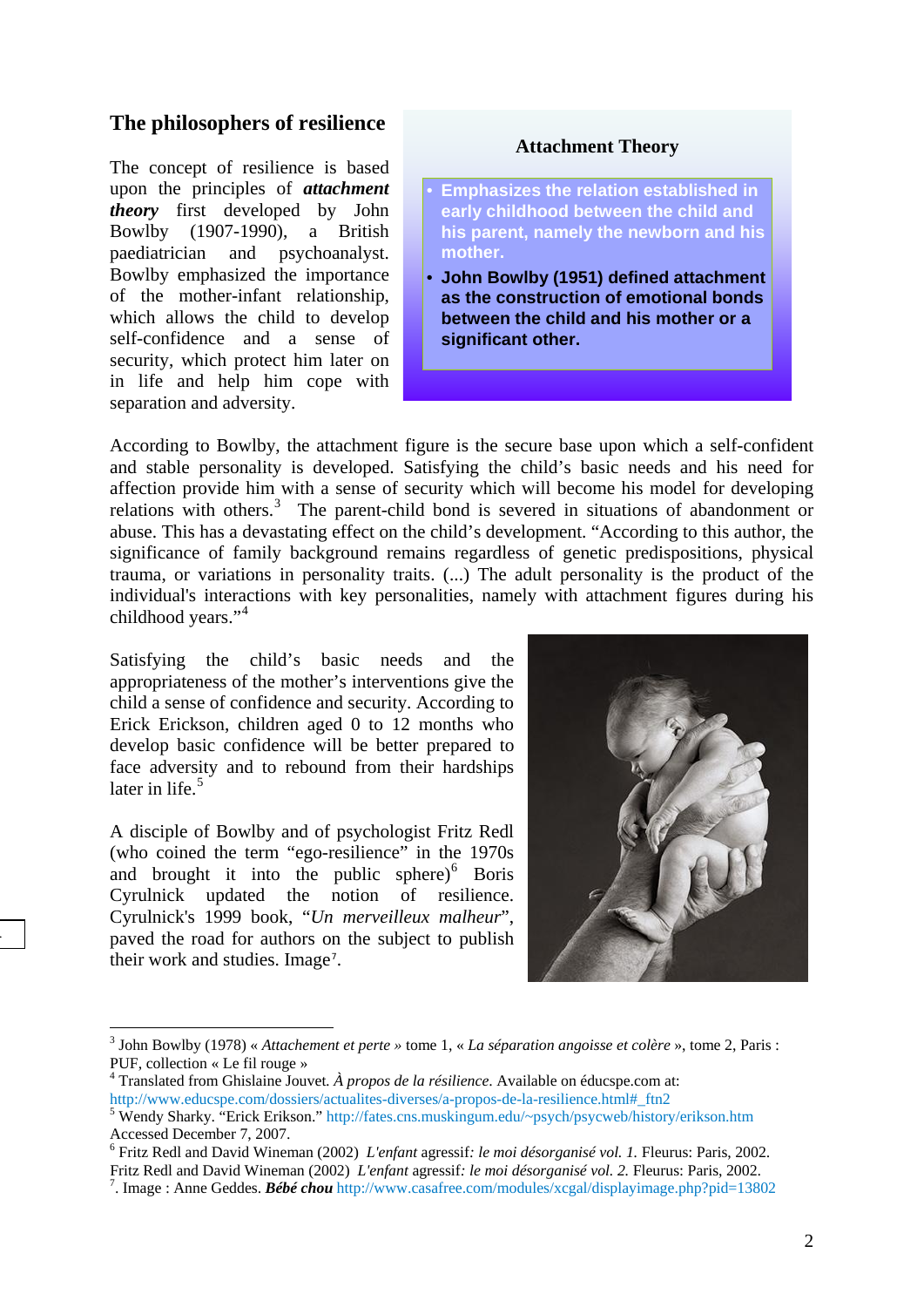

Cyrulnick understood the problem of resilience as he somewhat put his own story on the forefront. His parents were murdered in German concentration camps. His teacher hid him from the Nazis. Yet Cyrulnick managed not only to survive the war, but also to become a famous doctor who could speak with first-hand knowledge of the subject.

According to Cyrulnick, resilience is the ability to survive, to succeed, and to evolve in the face of adversity. The author does not believe that there is a specific profile associated with resilient children. However, a profile for traumatized children who have an aptitude for resilience appears to exist. They are "those who have developed basic confidence during their early childhood and who may state: 'Somebody loved me, so I am ready to meet somebody who can help me evolve again." <sup>[8](#page-2-0)</sup>

An individual who has been damaged by the circumstances of his life must first admit to

himself that he is capable of getting out of his hard, desperate place before he can erect the necessary defence mechanisms and behaviours that are adapted to his situation. Basically, the individual needs to find the resources from within to deal with his own plight.

Trauma, irreversible or not, can be healed or abated because humans possess the ability to develop adaptive strategies to atone suffering, to get back on their feet, and to move on with their lives.



## **Conditions of resilience**

1

The thought current influenced by Cyrulnick considers that the aptitude for resilience is developed in early childhood. The child's life experience plays a role in how he becomes resilient. As Bowlby noted, the individual who has received an acceptable response to his

<span id="page-2-0"></span><sup>8</sup> Translated from Régine, "*La résilience, en psychologie: être résilient ou ne pas être… à la mode*." Available from Aquadesign, <http://www.aquadesign.be/news/article-10127.php>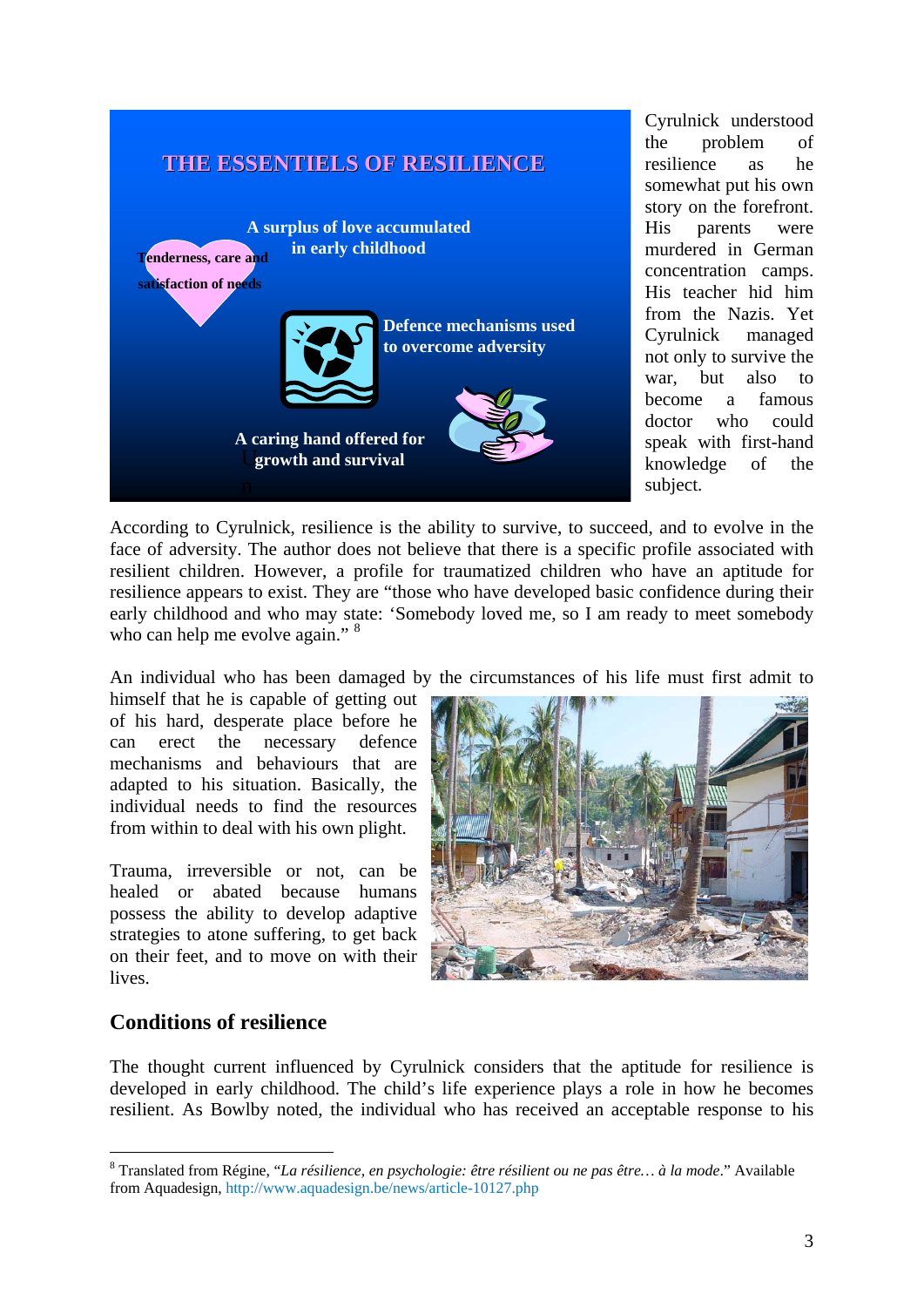physical needs or who has been given some form of affection is more resilient in the face of adversity.

Affection is probably the ingredient which helps humans attain unsuspected levels of courage. It is not unusual for abandoned or abused children to rebuild their lives despite their difficult start. Adults who experience hardships such as war, violence or torture may also get back on their feet and move on with their lives. There are even *resilient communities* which overcome natural disasters. Their residents demonstrate determination to overcome adversity and to bravely rise up.

Florence Du Cosquer summarized Stefan Vanistendael's thoughts when she wrote: "Every individual who faces adversity reacts differently. Some individuals yield to sorrow; others are uplifted by a surprising show of determination, energy and self-fulfillment. They are resilient. They demonstrate the ability to resist hardships and to move on with their lives when facing adversity. The concept of resilience is built on determination and self-fulfillment."[9](#page-3-0)

### **Resilience among children**

Boris Cyrulnick believes that other factors are necessary to develop resilience, especially among children. According to the author, people who have been loved in their early childhood not only have emotional reserves which make them stronger; they will also be able to use them later on in life to develop valuable relationships with others. For example, they will be able to identify people in their surroundings who can help them. $^{10}$  $^{10}$  $^{10}$ .



Photo courtesy of *Envirozine* 

child who has suffered from deprivation may retain the ability to engage in a positive emotional relationship.<sup>[11](#page-3-2)</sup> It is important for the child to be in contact with an empathetic individual who demonstrates understanding and acknowledges the child's worth as a human being.

Cyrulnick also states that an individual's abilities and personal resources are important, regardless of age. Some defence mechanisms, such as humour, altruism and narration, may help the child develop in a positive light. His ludic abilities and manner of hiding from reality, including daydreaming, are also tools which help him adapt. "Artistic fantasy may even

<span id="page-3-2"></span>[faits.com/Livres/Cs\\_Resilience.htm](http://www.hommes-et-faits.com/Livres/Cs_Resilience.htm)

Accessed Dec. 7, 2007

<span id="page-3-0"></span><sup>9</sup> Florence du Cosquer. "La résilience ou le réalisme de l'espérance." *L'Agora*, vol. 7, no 1 (Oct.-Nov. 1999). Available from Agora, [http://agora.qc.ca/reftext.nsf/Documents/Esperance--](http://agora.qc.ca/reftext.nsf/Documents/Esperance--La_resilience_ou_le_realisme_de_lesperance_par_Florence_du_Cosquer)

La resilience ou le realisme de lesperance par Florence du Cosquer. Accessed Dec. 7, 2007.

We referred to du Cosquer's quotation of Stefan Vanistaendal's article, "Blessé mais pas vaincu", quoted in her article.

<span id="page-3-1"></span><sup>&</sup>lt;sup>10</sup>. Image : enfance et misère : <http://www.casafree.com/modules/xcgal/displayimage.php?pid=16528> <sup>11</sup> Claudia Samson. "Notes de lecture – La resilience." Available from [http://www.hommes-et-](http://www.hommes-et-faits.com/Livres/Cs_Resilience.htm)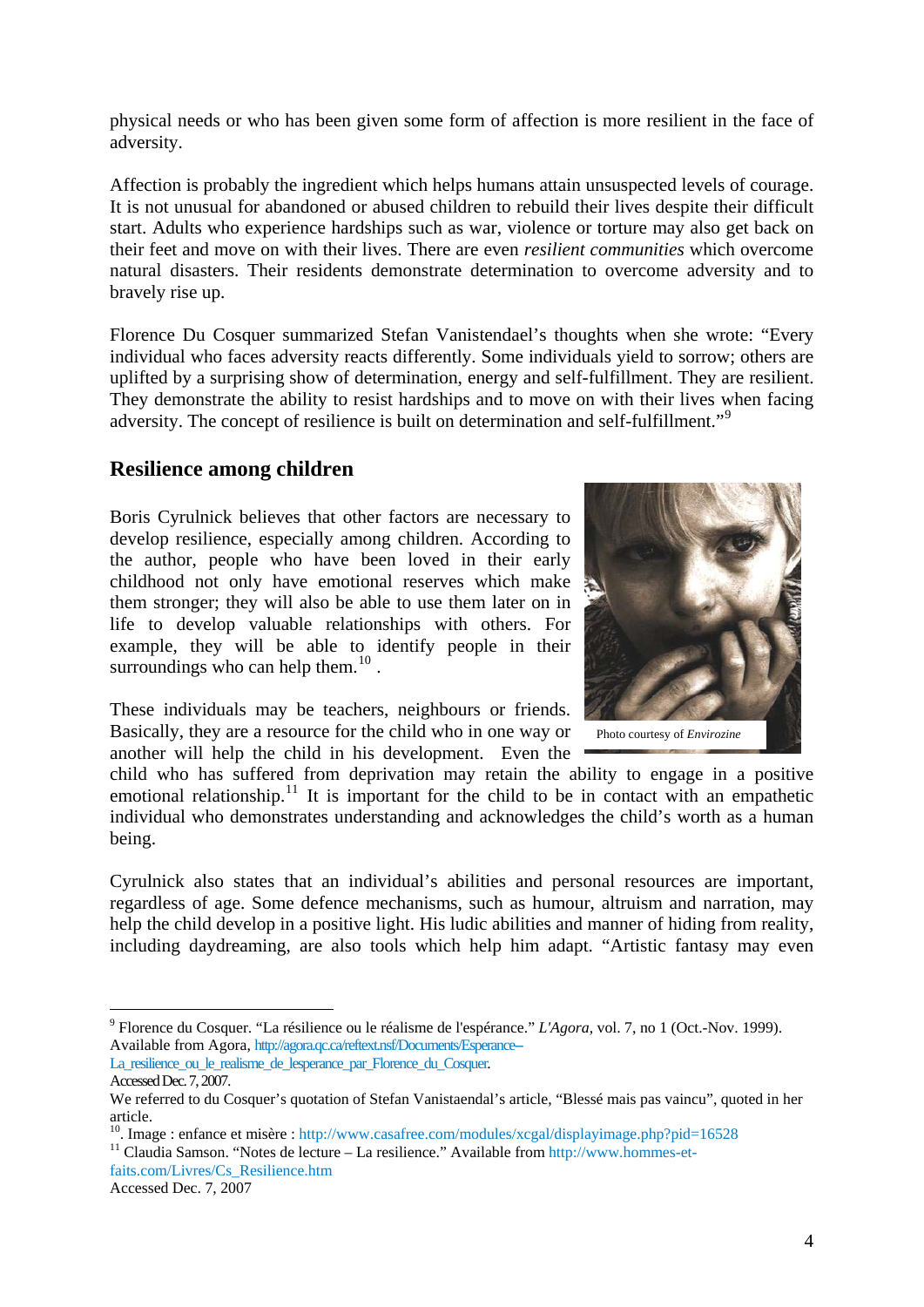become an essential tool in developing resilience as it allows the individual to attenuate suffering by illustrating it."<sup>[12](#page-4-0)</sup>

### **Resilience among adults**

The concept of resilience became well-known through the reporting of cases of abandoned, deprived or abused children who managed to overcome the odds they were facing. Nonetheless, it should not be forgotten that adults also experience painful moments. Their interior strength and support from others also nourish their capacity to be resilient. An adult will react differently as he has already faced challenges and has developed endurance; moreover, he has other tools at his disposal.

### **Methods employed by adults**

1

An adult can describe his hardship verbally. This is a practical resource at his disposal. That is what led Cyrulnick to state: "I am of those who do not deem it necessary to tell a secret in public to feel better. As a child or adult, one can use the narrative approach by writing or going to the stage. One can thereby free oneself from an untold secret. Resilient children can demonstrate a propensity for creativity, transforming their pain into art, distancing themselves from their traumas. They often become writers or comedians. Some reach out to others. They become socially engaged (NGO workers) or study intensely (often in psychology). Their goal is to become masters of their destiny. They become decision-makers because they have not decided anything throughout their childhood."<sup>[13](#page-4-1)</sup>

Each individual adopts his own strategy to confront adversity. For example, an individual may experience *regression into his disease*. "(…) As a result of the care-providing effects of this condition, the individual develops a protective shell which allows him to put himself in an anticipatory position."[14](#page-4-2) The author notes that symptoms become a fixation which "allows the individual to focus his "unmanageable and overwhelming anguish."[15](#page-4-3)

Patients also resort to *agitation* and *activism* to cope with difficult situations. Being on the move and being socially engaged gives an individual the impression that he is alive and doing something about his condition, whether it is efficient or not, while he awaits the day when he will have the ability to truly resolve his problem. Children and adults are capable of dreaming. *Flight in writing* and *art* help individuals cope with their misfortunes and distress.

Overall, there are numerous coping mechanisms. Humans have learned throughout their evolution to develop strategies to deal with their problems. These survival methods are affective and behavioural mechanisms which occasionally result in denial, trivialization, and flight among individuals who seek refuge in their beliefs or through the expression of their creative energy. It is important for the individual to feel that he is in control of his own reality.

Resilience is not only a personal ability; it is the result of a combination of a number of complex factors in which the personality is forged by the subject himself, social interaction and support networks. These three elements play an essential role in modifying the perception of a negative experience.

<span id="page-4-0"></span> $12$  Translated from Régine, "La résilience, en psychologie: être résilient ou ne pas être... à la mode."

<span id="page-4-1"></span><sup>&</sup>lt;sup>13</sup> Boris Cyrulnick. *Les nourritures affectives*. Éd. Odile Jacob: Paris, 1993. Quoted and translated from Claudia Samson, "Notes de lecture – La résilience." 14 Translated from Michel Lemay, psychiatrist. "Qu'est ce que la résilience?" *Équilibre en Tête*, 14, no.4.

<span id="page-4-2"></span>Hôpital Ste-Justine.

<span id="page-4-3"></span><sup>&</sup>lt;sup>15</sup> Translated from Michel Lemay, psychiatrist. "Ou'est ce que la résilience?"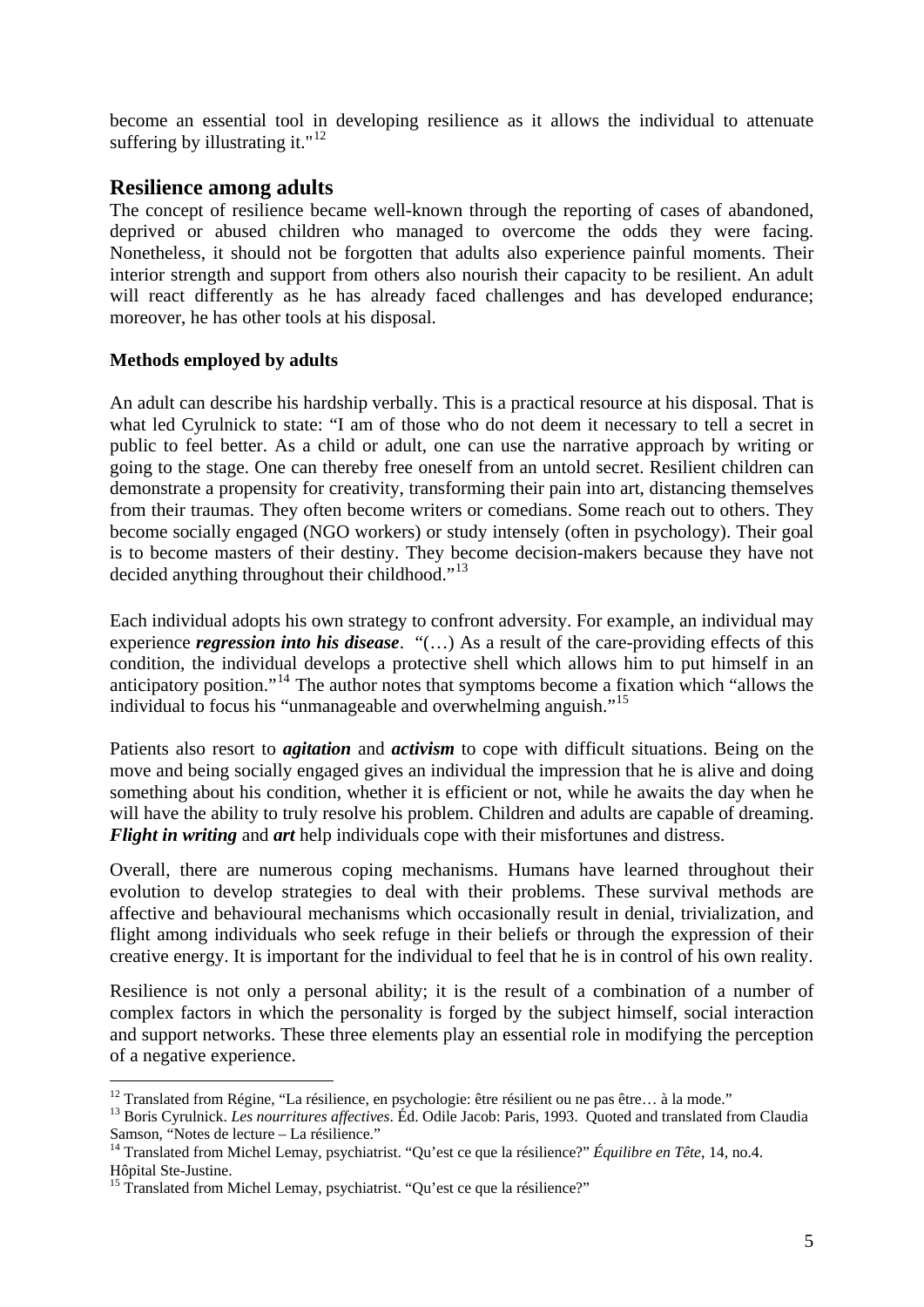## **The resilient personality**

t is widely believed among psychologists that there exists a personality type which is more prone to resilience. As noted by Claudia Samson, studies of individuals who have survived war and illness share three influential elements of support: personal, family and social resources.

According to Samson, certain elements of personality help protect individuals from adopting deviant behaviours. These elements, which can help propel an individual forward, are:

- Self-esteem
- Confidence, optimism, hope
- Autonomy, aptitude for self-development
- Ability to cope with stress
- Sociability
- Capacity to live with a broad range of emotions
- Positive attitude when dealing with and solving problems<sup>[16](#page-5-0)</sup>

Other personal abilities also appear as factors of resilience. These include:

- Insightfulness
- Independence
- Aptitude for interpersonal relationships
- Initiative
- Creativity
- Humour
- Morality

Samson also noted other elements which can have a negative outcome on developing resilience. These elements help us understand the risks posed by certain situations and prevent certain health-related complications (severe anxiety, insomnia, anorexia, depression, and so

on) or other self-destructive behaviours (suicidal thoughts and addictions to drugs, alcohol and medications). **DEFENCE MECHANISMS DEFENCE MECHANISMS**

These elements are:

- The severity of the trauma
- A sudden aggression
- The mental condition at the time of the trauma
- The absence or quasi-absence of a social network $<sup>1</sup>$ </sup>

**Mechanisms Mechanisms developed by the Id to by the Id to protect protect oneself oneself from a painful painful situation situation at both the physical physical and psychological psychological levels.**



<sup>&</sup>lt;sup>16</sup> Claudia Samson. "Notes de lecture – La résilience." Available from [http://www.hommes-et](http://www.hommes-et-faits.com/Livres/Cs_Resilience.htm)[faits.com/Livres/Cs\\_Resilience.htm](http://www.hommes-et-faits.com/Livres/Cs_Resilience.htm).

<span id="page-5-0"></span>Accessed Dec. 7, 2007.

<span id="page-5-1"></span> $17$  Claudia Samson. "Notes de lecture – La resilience."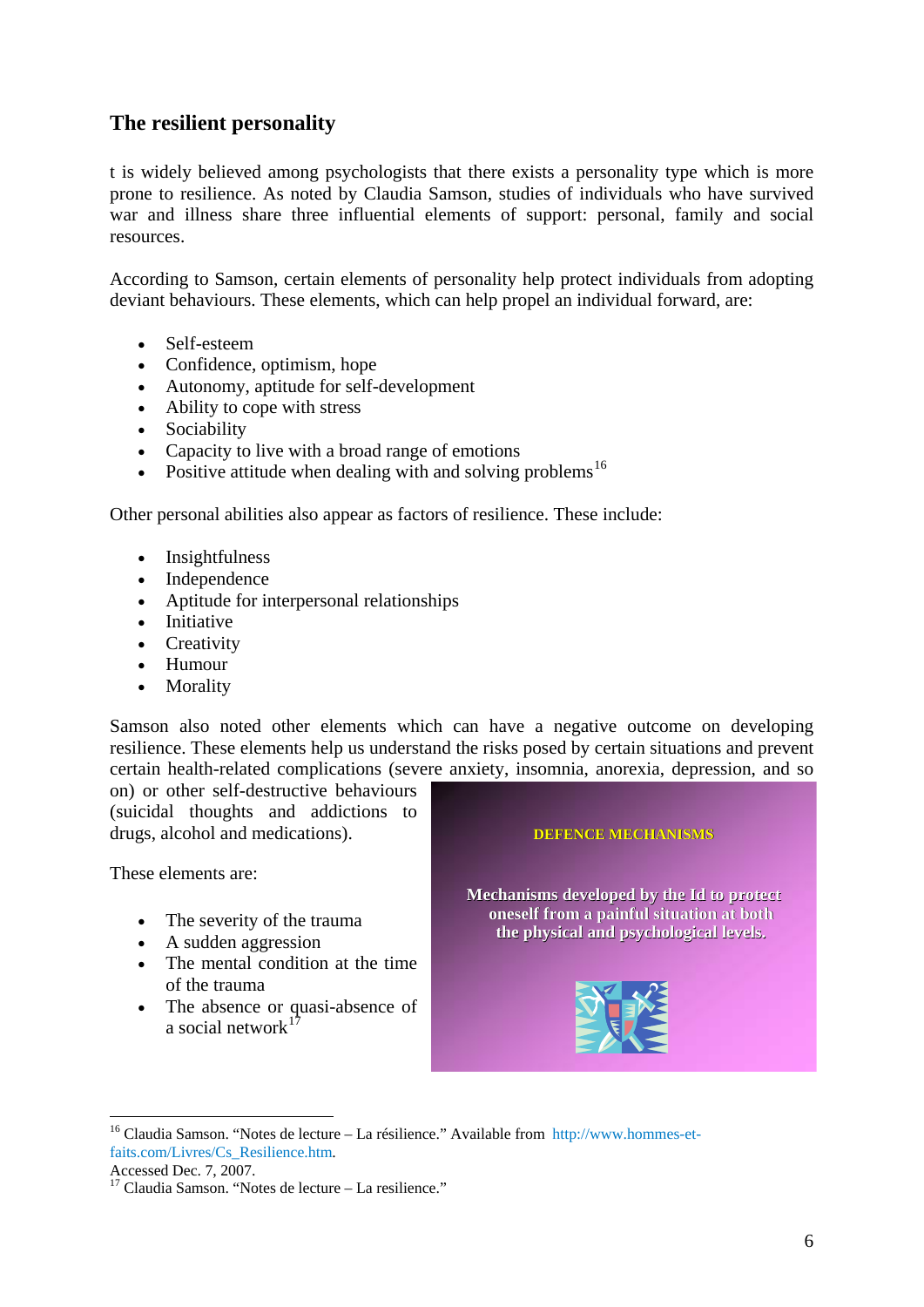### **Summary of coping and defence mechanisms adopted by resilient individuals**

Individuals facing a situation which requires them to be resilient often resort to defence mechanisms that are similar to those we regularly use to protect ourselves from anxiety, stress or loss of self-esteem.

In our everyday lives (i.e. excluding extreme situations which call upon resilience), some defence mechanisms are used negatively. Such misuse can usually be observed among individuals suffering from serious mental health problems such as neurosis and psychosis.



Resilience, on the other hand, calls upon individuals to use these negative defence mechanisms in a positive manner; it also requires them to call upon those which help support his self-esteem and which make them feel in control of their destinies. This combination is the backbone of resilience.

These defence mechanisms can be qualified as mature or adaptive. They are *affiliation*, which requires an individual to seek a sympathetic listener with whom he can communicate; *altruism*, which encourages an individual to help

others and thereby forget about his own problems; and *anticipation*, which helps an individual believe in healing and which is closely connected to hope and optimism. *Avoidance* of sad thoughts and the *repression* of dark thoughts and memories are also helpful. *Humour* removes tension and *sublimation* positions dark feelings at a higher spiritual level and allows an individual to interpret his experiences in a different light. *Day-dreaming* is also

a mechanism which permits an individual to disconnect himself for a moment from a difficult reality.<sup>[18](#page-6-0)</sup>

Resilient individuals also use other defence mechanisms constructively, including some which are generally considered to be negative. It is worth remembering that it is the use of a mechanism which makes it toxic, not the mechanism itself. A mechanism is toxic if it fails to protect an individual from anxiety, if it becomes repetitive or compulsive, or if it clouds

1



reality to the point that the individual is unable to function normally in his everyday life.

<span id="page-6-0"></span><sup>&</sup>lt;sup>18</sup> Phaneuf, Margot. Defensive and adaptive mechanisms among cancer patients. Infiressources, Clinical Crossroad, section Psychiatric Care

[http://www.infiressources.ca/fer/Depotdocument\\_anglais/DEFENSIVE\\_AND\\_ADAPTIVE\\_MECHANISMS\\_A](http://www.infiressources.ca/fer/Depotdocument_anglais/DEFENSIVE_AND_ADAPTIVE_MECHANISMS_AMONG_CANCER_PATIENTS.pdf) [MONG\\_CANCER\\_PATIENTS.pdf](http://www.infiressources.ca/fer/Depotdocument_anglais/DEFENSIVE_AND_ADAPTIVE_MECHANISMS_AMONG_CANCER_PATIENTS.pdf)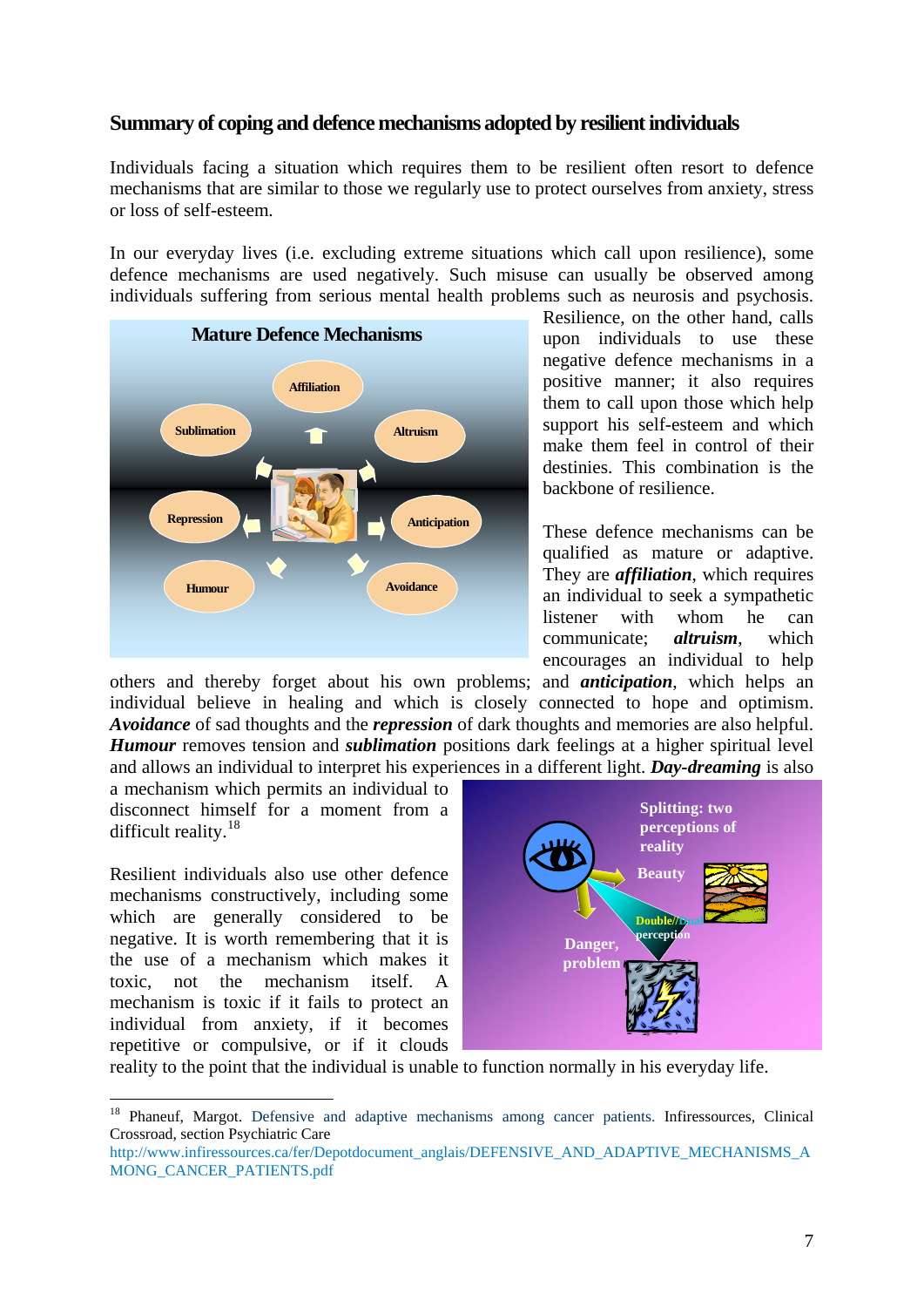These mechanisms include *denial*, which makes a situation more tolerable for a while, and *regression* to a more enjoyable period in the patient's life.<sup>[19](#page-7-0)</sup> There is also the *splitting* mechanism, which can be pathological yet still allow the patient to visualize both the positive and negative aspects of his condition.[20](#page-7-1)

Seeing the positive side of a painful situation may seem awkward; however, it is the helping hand and human spirit encountered in adversity, as well as the maturity acquired during the hardship, which make this option worthwhile. It is through his trials and tribulations that an individual acquires his freedom and discovers his resilience and internal strength. Boris Cyrulnick called this the *wonderful woe*, an oxymoron he used in French as the title of one of his books (*Merveilleux malheur*). The opposition of the two values highlights their essence in Cyrulnick's work. $^{21}$  $^{21}$  $^{21}$ 

### **The casita model**

Stefan Vanistendael and Jacques Lecomte (2000) proposed a practical visual concept which they called *casita* to highlight the main elements of resilience. $^{22}$  $^{22}$  $^{22}$ The Spanish term *casita* refers to a little house. It is an excellent symbol of family, home, love, warmth, solidarity and safety – all of which are elements that a person needs to resist and overcome hardship.

<u>.</u>



#### **Fundamental acceptance of the person**

The *acceptance* of the person (child or adult) is the foundation of the *casita* model. Opening up to others helps build *self-confidence* and *self-esteem*. These abilities help the individual develop both the functional elements of his personality and his regenerative capacity. Acceptance is directed towards the individual himself, not necessarily towards his

 $19$  Negation and denial are often considered adaptive mechanisms.

<span id="page-7-1"></span><span id="page-7-0"></span><sup>&</sup>lt;sup>20</sup>. Phaneuf, Margot. Defensive and adaptive mechanisms among cancer patients. Infiressources, Clinical Crossroad, section Psychiatric Care

[http://www.infiressources.ca/fer/Depotdocument\\_anglais/DEFENSIVE\\_AND\\_ADAPTIVE\\_MECHANISMS\\_A](http://www.infiressources.ca/fer/Depotdocument_anglais/DEFENSIVE_AND_ADAPTIVE_MECHANISMS_AMONG_CANCER_PATIENTS.pdf)

<span id="page-7-3"></span><span id="page-7-2"></span><sup>&</sup>lt;sup>21</sup> Boris Cyrulnick. *Un merveilleux malheur*. Odile Jacob: Paris, 2002. <sup>22</sup> Stefan Vanistendael and Jacques Lecomte. *Le bonheur est toujours possible. Construire la résilience.* Bayard: Paris, 2000.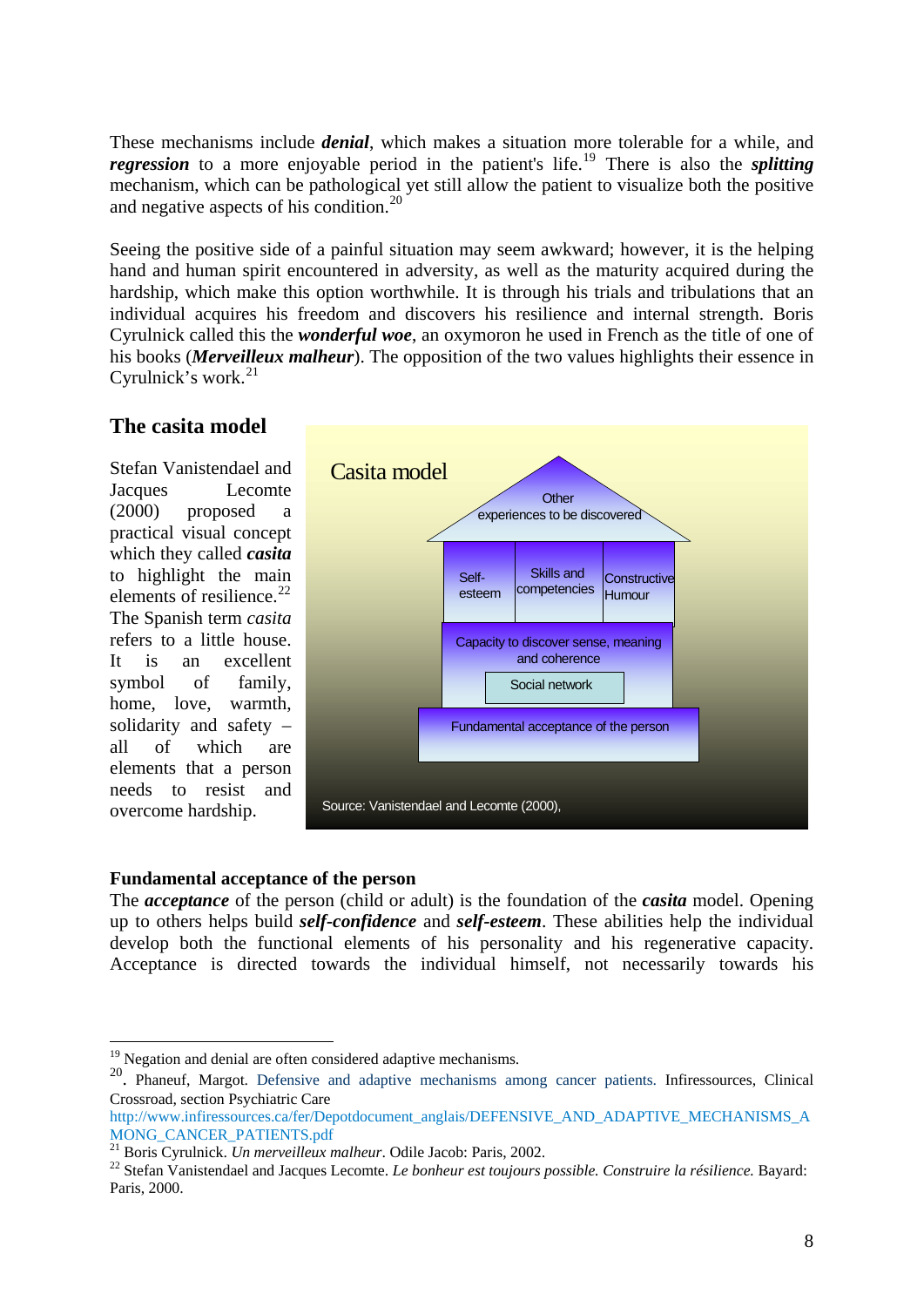(unacceptable) actions or behaviour.<sup>[23](#page-8-0)</sup> Unfortunately, children and adults who cannot rely on acceptance can become psychologically scarred. Their ability to fight their feeling of victimization and their capacity to develop resilience will be diminished.

### **Social network**

The quality of an individual's *social network* is another founding component of resilience in the *casita model*. The network may include friends, family, neighbours or community support. Resilience is a complex phenomenon that arises both from within and from without. It is a combination of what an individual does from within for himself and of what others do for him from without.

For example, individuals in contact with a child who has been neglected or abused can substitute for incompetent or absent relatives. The social network of adults who have been raped, assaulted, or who have survived a war or a natural disaster can be constructive in providing a channel for communication and empathetic understanding in moments of distress. This type of support helps the adult rebuild confidence in human relations. A good listener who is attuned to the adult's suffering gives him some of the energy he needs to rebuild himself.

The *acceptance* of a person who has been damaged by those with whom he is in contact is an essential element to all interpersonal reconstruction. As Rogers indicated, this person should find herself unconditionally accepted as he is and welcomed without judgment or doubt. $^{24}$  $^{24}$  $^{24}$ Interventions by helping relationship professionals or a peer counselling networks of people or families who also experienced the same situation, can generate a positive outcome. These can provide understanding without judging the individual.

### **Unconditional Acceptance in a Rogerian Helpful Relation**

- **Prerequisite in developing helpful relations**
- **The person doesn't need to alter his behaviour to be accepeted.**
- **The relation is directed at the person, not his actions or behaviour.**
- **The relation is non-judgmental.**
- **The underlying assumptions are the absence of judgment and doubt, and a healthy dose of emphathetic understanding.**.

#### **Sense, meaning and coherence in life**

The individual's ability to discover sense, meaning and coherence in life, another essential element which helps foster resilience, can be found on the second floor of the *casita*.

<span id="page-8-0"></span> $^{23}$  David Buick summarizes the book written by Vanistendael and Lecomte (2000). His article is available at [http://www.relation-aide.com/dos\\_description.php?id=128.](http://www.relation-aide.com/dos_description.php?id=128)

Accessed Dec. 7, 2007.

<span id="page-8-1"></span><sup>24</sup> Margot Phaneuf. *Communication, entretien, relation d'aide et validation*. Chenelière et McGraw-Hill: Montreal, 2002.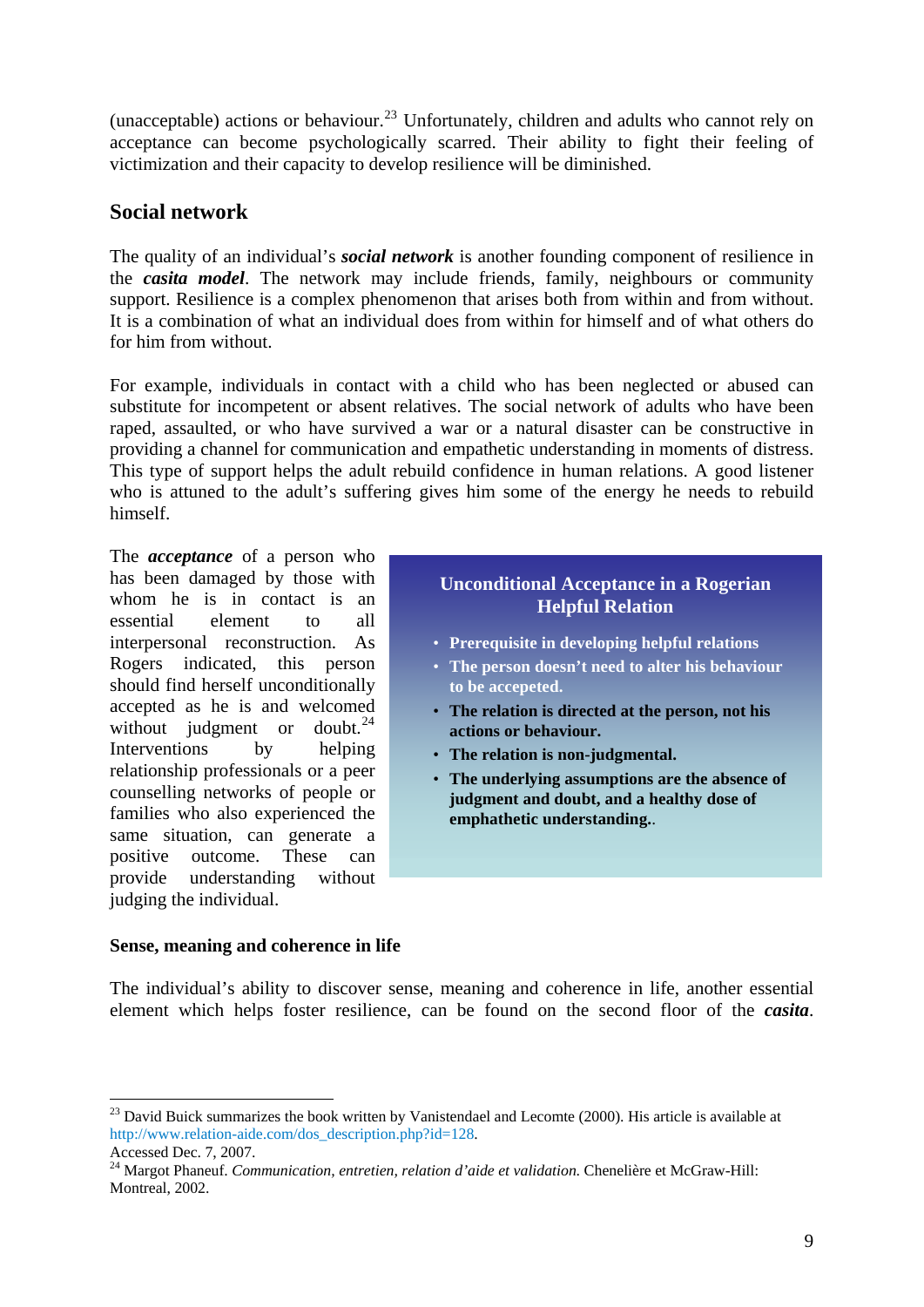Vanistendael and Lecomte (2000) describe it as an essential condition for the development of resilience.[25](#page-9-0)

According to Viktor Emil Frankl, a prolific author on logotherapy who survived the horrors of Nazi concentration camps, giving meaning to life is a central element to surviving in the face of adversity.[26](#page-9-1) An individual who gives himself a personal growth objective which has an explicit beginning and end (i.e. studies, charity, art, meaningful relationships) is simultaneously on the paths to healing and resilience. Dreaming of new horizons, asserting and pursuing one's desire for self-fulfillment make it possible to "turn a personal tragedy into victory, suffering into human accomplishment."<sup>[27](#page-9-2)</sup>

An individual will not find meaning in life and rebuild himself as long as he keeps asking himself questions such as: "Why me?", "Why such injustice?" Perhaps this is a normal stage at first, during a period of despair; however, it shouldn't remain a bottleneck.

Questioning oneself is perhaps an initial reaction of anger aimed at mobilizing one's energy. Anger can uphold pain, prevent the rebuilding of self-esteem, and bring forth the sentiment of victimization. It is not a pragmatic response when one is searching for sense and meaning in life, and attempting to regain the ability to become the master of one's destiny.

More pragmatically, an individual should ask himself: "What do I do now with my life? What direction should I take? Do I reassert control or let destiny take over? Do I let sorrow prevail and concede victory to those who have hurt and abused me?" That is what happens to a person who remains disorganized and depressed for a prolonged period of time. The help and support that we provide to the individual who is experiencing hardship must pave the road to such questioning.

#### **Self-esteem**

1

**Self-esteem** • **The ability to feel worthy of love and respect despite one's weaknesses and experienced hardships.** • **Self-esteem nurtures self-confidence and self-affirmation. Both are necessary to become a dynamic citizen and to accomplish one's projects.**

*Self-esteem* can be found on the third floor of the *casita* along with other personality traits. An individual who has been injured feels diminished by his failure, by his victim status, and feels soiled by acts of aggression. The acceptance, respect and support provided by others help the individual to rebuild his self-confidence and to reacquire the meaning of self-worth. Sybil and Stephen J. Wolin argue that a sense of pride should be developed among survivors.<sup>[28](#page-9-3)</sup>

This path is often paved with doubt and

<span id="page-9-0"></span><sup>25</sup> Stefan Vanistendael and Jacques Lecomte. *Le bonheur est toujours possible. Construire la résilience*, 77. David Buick also summarizes the authors in his on-line article available a[thttp://www.relation-](http://www.relation-aide.com/dos_description.php?id=128)

<span id="page-9-1"></span>[aide.com/dos\\_description.php?id=128.](http://www.relation-aide.com/dos_description.php?id=128)<br><sup>[26](http://www.relation-aide.com/dos_description.php?id=128)</sup> Victor Frankl. *Découvrir un sens à sa vie avec la logothérapie*. Les Éditions de l'Homme: Montréal, 1993.<br><sup>27</sup> Translated from Victor Frankl. *Découvrir un sens à sa vie avec la l* 

<span id="page-9-3"></span><span id="page-9-2"></span>available from Projet réslience, [http://projectresilience.com/article19.htm.](http://projectresilience.com/article19.htm) Accessed Dec. 7, 2007.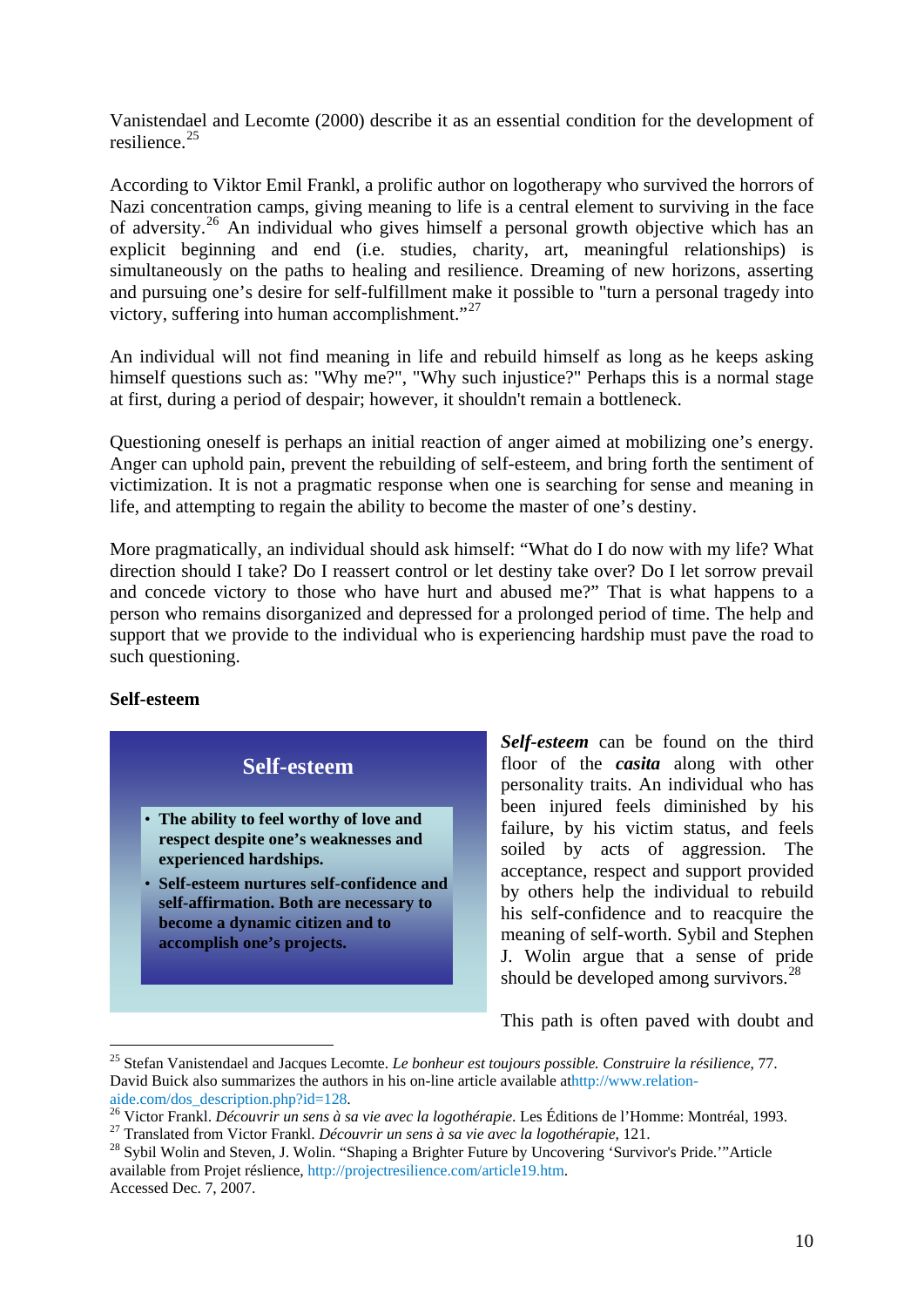regret; however, it is necessary for the victim to believe that he is neither guilty nor the source of his hardship. According to Jacinthe Legros, people in the victim's social circle often reinforce the feelings of doubt and regret. In order to fulfill their own need to protect themselves from hardship, they argue that everyone should be in control of his or her destiny and blame the victim for his condition, thereby labelling him a black sheep.<sup>[29](#page-10-0)</sup> Trauma initially begins at the time of the assault or abandonment. Judging the victim can prolong his feeling of victimization throughout his life. For example, people may state that a rape victim was *asking for it* or that a driver who suffered an accident *was too drunk to be behind the wheel*. Such comments only reinforce the victim's feeling of being diminished. The same name-calling applies to children abandoned at birth who are wrongly referred to as *bastards*. Each insult is a reminder of the trauma inflicted.

The best solution is to reflect with the victim upon the fact that he should be proud to have had the courage to get back on his feet. Wolin and Wolin<sup>[30](#page-10-1)</sup> noted four attitudes adopted by those surrounding the victim which help him rebuild his self-esteem, notably:

- *Belief in himself and in his own future*
- *Demonstrable, respectful and non-judgmental interest in the victim's misfortune and experience*
- *Focus on the strengths and resources of the victim rather than on his problems Avoidance of building a feeling of victimization*
- *Attention to detail and the main elements of suffering arising from the negative experience[31](#page-10-2)*

Surviving severe trauma requires adaptive skills and the capacity to evolve. On the second floor of the *casita* are located the *skills and competencies* of the person who has experienced adversity. Humans have many qualities which vary in strength depending on circumstance. *Relational skills* certainly rank among the most significant. It is easier even for a good communicator to ask for help and to narrate his problems to a person whom he trusts.

#### **Emotions management**

1

Humans also have the faculty to manage their emotions. A person who can control his sad thoughts, feelings and desire for vengeance can evolve and rebound more quickly. Such people have what Rotter (1966) called an *internal locus of control.* Such an individual is deeply convinced that he manages his life and is responsible for his actions and emotions. He refuses to leave anything to chance or to the opinions and influence of others. Doing so would be submitting to an *external locus of control* (J.B. Rotter, 1966).<sup>[32](#page-10-3)</sup> Those who are internal decision-makers are more autonomous and have a better self-image. They are more easily convinced that their performance depends upon their actions and that they are capable of reaching their objectives. They therefore have greater self-esteem and are less prone to victimization.

<span id="page-10-0"></span><sup>&</sup>lt;sup>29</sup> Jacinthe Legros. "Quand le travail donne les bleus au coeur! Intervention centrée sur la résilience et le pouvoir d'agir des personnes qui vivent de la violence psychologique au travail." Available from Université Laval, http://www.theses.ulaval.ca/2004/21485/21485.html. Accessed Dec. 7, 2007.

<span id="page-10-1"></span><sup>&</sup>lt;sup>[30](http://www.theses.ulaval.ca/2004/21485/21485.html)</sup> Sybil Wolin and Steven, J. Wolin. "Shaping a Brighter Future by Uncovering 'Survivor's Pride.'"<br><sup>31</sup> Sybil Wolin and Steven, J. Wolin . ibid.

<span id="page-10-3"></span><span id="page-10-2"></span> $32 \text{ J}$ . B. Rotter. "Generalized Expectancies for Internal Versus External Control of Reinforcement,"

*Psychological Monographs*, 80, no. 609 (1966).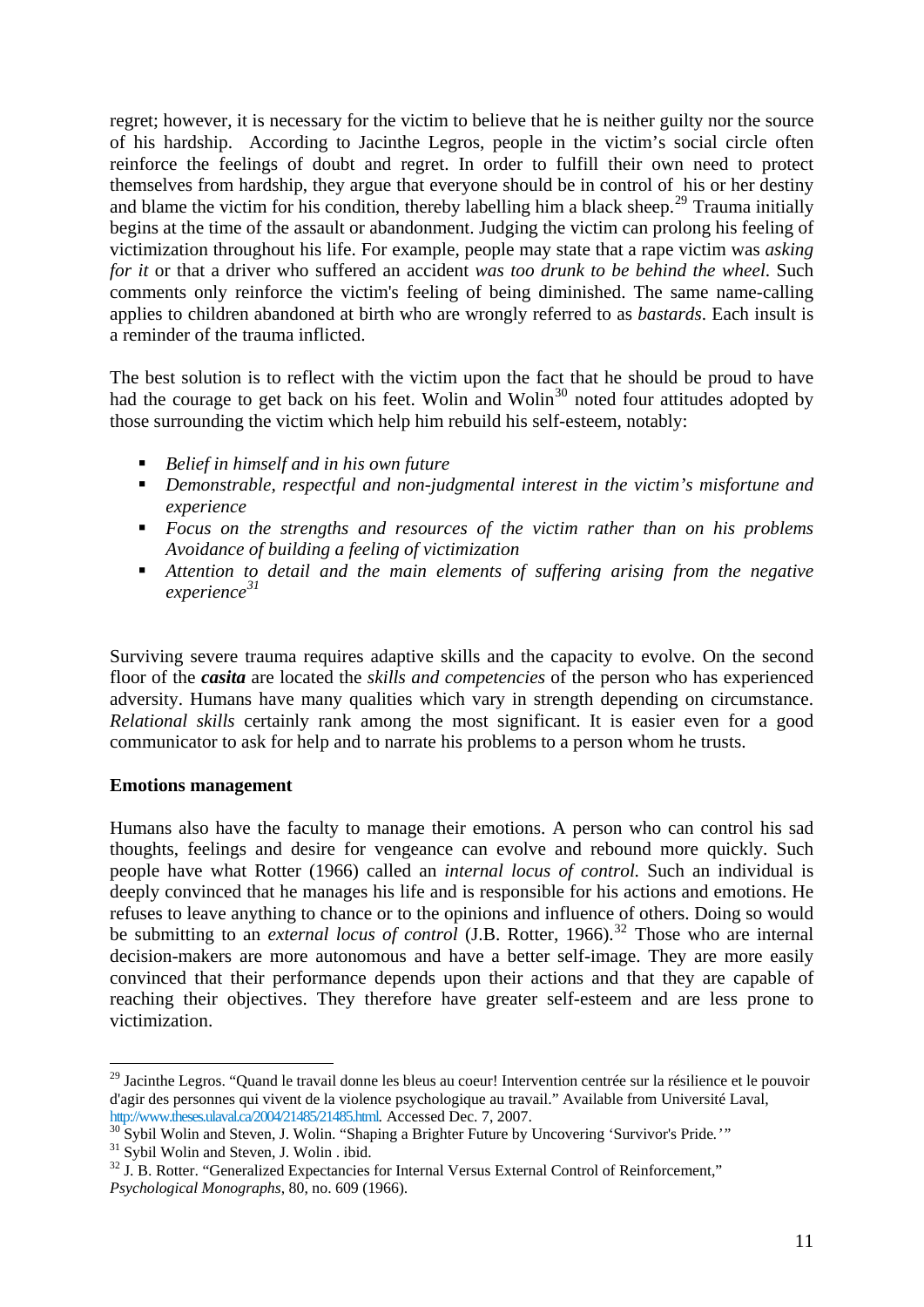Yet individuals need to identify their emotions in order to manage them. A person in an emotional slump is thrust into an emotional fog in which distress and depression may accompany wrath, denial, or suicidal ideation. Recognizing one's emotions is a first step to managing them and modifying one's behaviour. For example, an individual may enter the path to developing significant relations in order to overcome shyness and solitude.

Developing the ability to experience *hope and optimism* is also a positive ingredient which can help an individual overcome sadness and resist anger, guilt and a feeling of injustice.

Anxiety control and stress management strategies are also valuable tools. They are often associated with *coping*, a widely used concept in healthcare. These strategies are also aligned with the concept of *emotional liberation*. By modifying an individual's internal condition through meditation, sophrology, relaxation, or other forms of leisure, it is possible to release the tension resulting from adversity. These methods originate from cognitive-behaviourist and



him find the means to deal with a stressful event and to reach a level of acceptance and adaptation.

Edward Bibring described the concept of emotional liberation in the  $1940s$ .<sup>[34](#page-11-1)</sup> An individual manages and stores away his tensions in order to let them dissolve and subsequently fade away. The fading of the emotions, at the very least, diminishes the grip of anxiety if the negative emotion fails to disappear completely. Storing takes place through changes in the internal conditions which allowed the negative



<sup>&</sup>lt;sup>33</sup> Margot Phaneuf. "Cancer, mécanismes de défense et d'adaptation et interventions infirmières," University of Evora, Portugal (February 2005).

<span id="page-11-1"></span><span id="page-11-0"></span><sup>&</sup>lt;sup>34</sup> Edward Bibring, American psyhiatrist.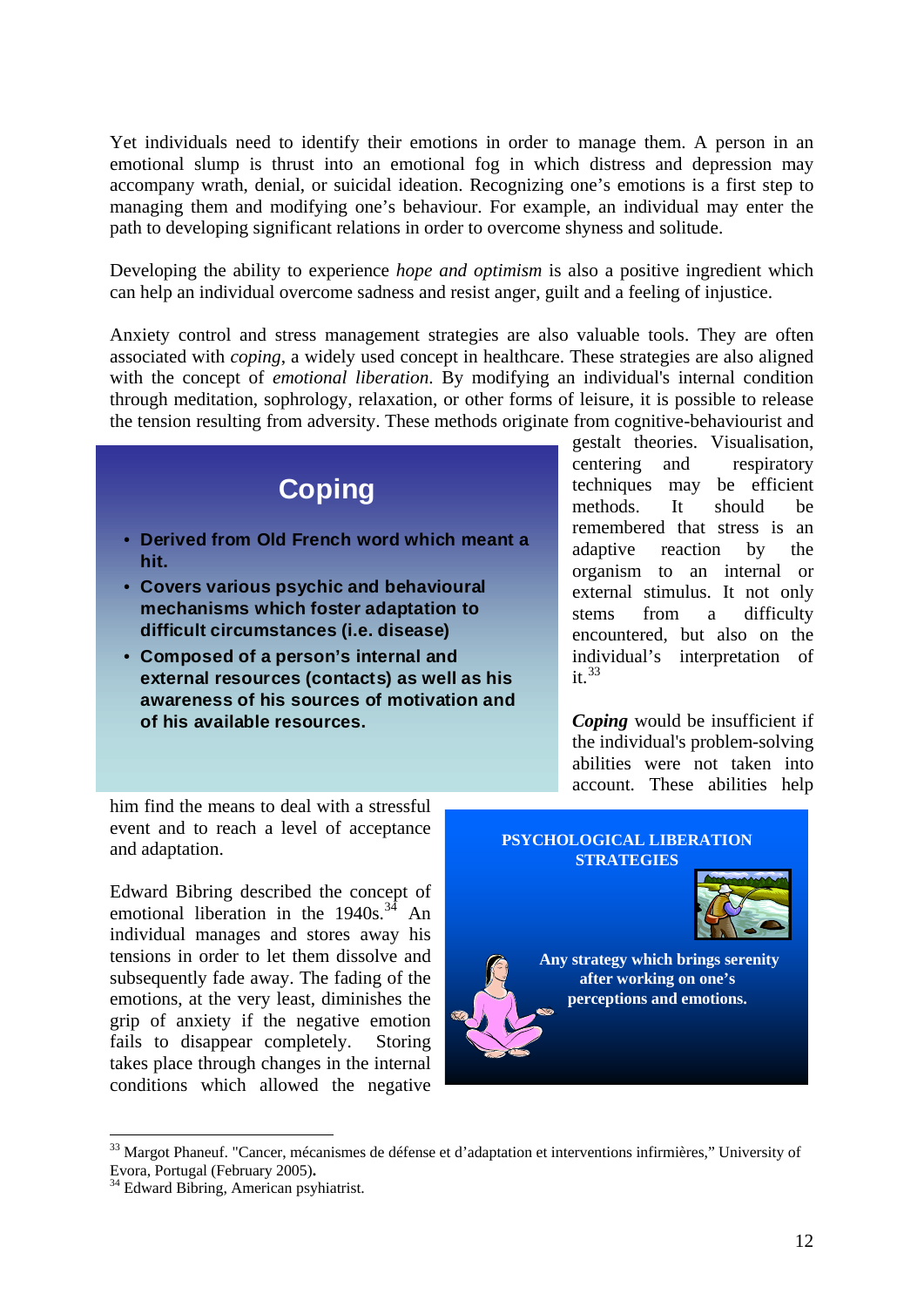emotion to emerge.<sup>[35](#page-12-0)</sup> This psychoanalytic concept leads us to either work on a self-generated perception of trauma or to rely on the judgment of others (guilt, feelings of worthlessness, remorse, etc.).

#### **Humour**

Humour is the third item on the second floor of the *casita*. An individual who possesses this characteristic can put a situation into perspective by lightening up the mood and by combating sadness and the feeling of victimization. As noted by Vanistendael and Lecomte (2000), humour is not akin to flight from reality; it allows an individual to distance himself from an event and to relax. Humour is a positive adaptive mechanism.<sup>[36](#page-12-1)</sup>

#### **Other life experiences**

The roof of the *casita* includes an openness to other experiences, which remains to be explored. A person who is willing to live new experiences, in spite of the occasional regression and moment of fragility, is on the path to reconstruction. Having overcome the feelings associated with his experience, the individual is available to pursue a new trajectory in his life. He is even open to giving himself new goals and to undertaking new initiatives.

The *casita* model is enlightening. It allows nurses to foresee at a glance all of the elements that a patient who has experienced hardship will need to develop resilience.

### **Conclusion**

This article has covered a few elements associated with resilience, but it is not exhaustive. We have provided a few tips and some explanations which can help the nurse implement her strategies. We have seen that a helping hand or a helpful and meaningful relation with the caregiver or the acquaintances of a victim of adversity can make all the difference. As Cyrulnick noted, "the paradox of the human condition is that we cannot become ourselves without the influence of others."<sup>[37](#page-12-2)</sup> This applies to supporting children who have been neglected or abused and to providing aid to adults who have been confronted with adversity. Another document entitled *Resilience and Nursing* complements this article and also contains a few more useful techniques.<sup>[38](#page-12-3)</sup>

<span id="page-12-0"></span><sup>&</sup>lt;sup>35</sup> Dominique Friard. "Les mécanismes de defense." Available from Serpsy, [http://www.serpsy.org/formation\\_debat/defense.html](http://www.serpsy.org/formation_debat/defense.html).

Accessed Dec. 7, 2007.

<span id="page-12-1"></span><sup>&</sup>lt;sup>36</sup> Summarized by David Buick in his article available at http://www.relation-<br>aide.com/dos\_description.php?id=128.

<span id="page-12-2"></span><sup>&</sup>lt;sup>[37](http://www.relation-aide.com/dos_description.php?id=128)</sup> Translated from Boris Cyrulnick, *Les nourritures affectives*. Odile Jacob: Paris, 2006. <sup>38</sup> Margot Phaneuf, Resilience in nursing, available on Infiressources

<span id="page-12-3"></span>[http://www.infiressources.ca/fer/Depotdocument\\_anglais/Resilience\\_and\\_nursing.pdf](http://www.infiressources.ca/fer/Depotdocument_anglais/Resilience_and_nursing.pdf)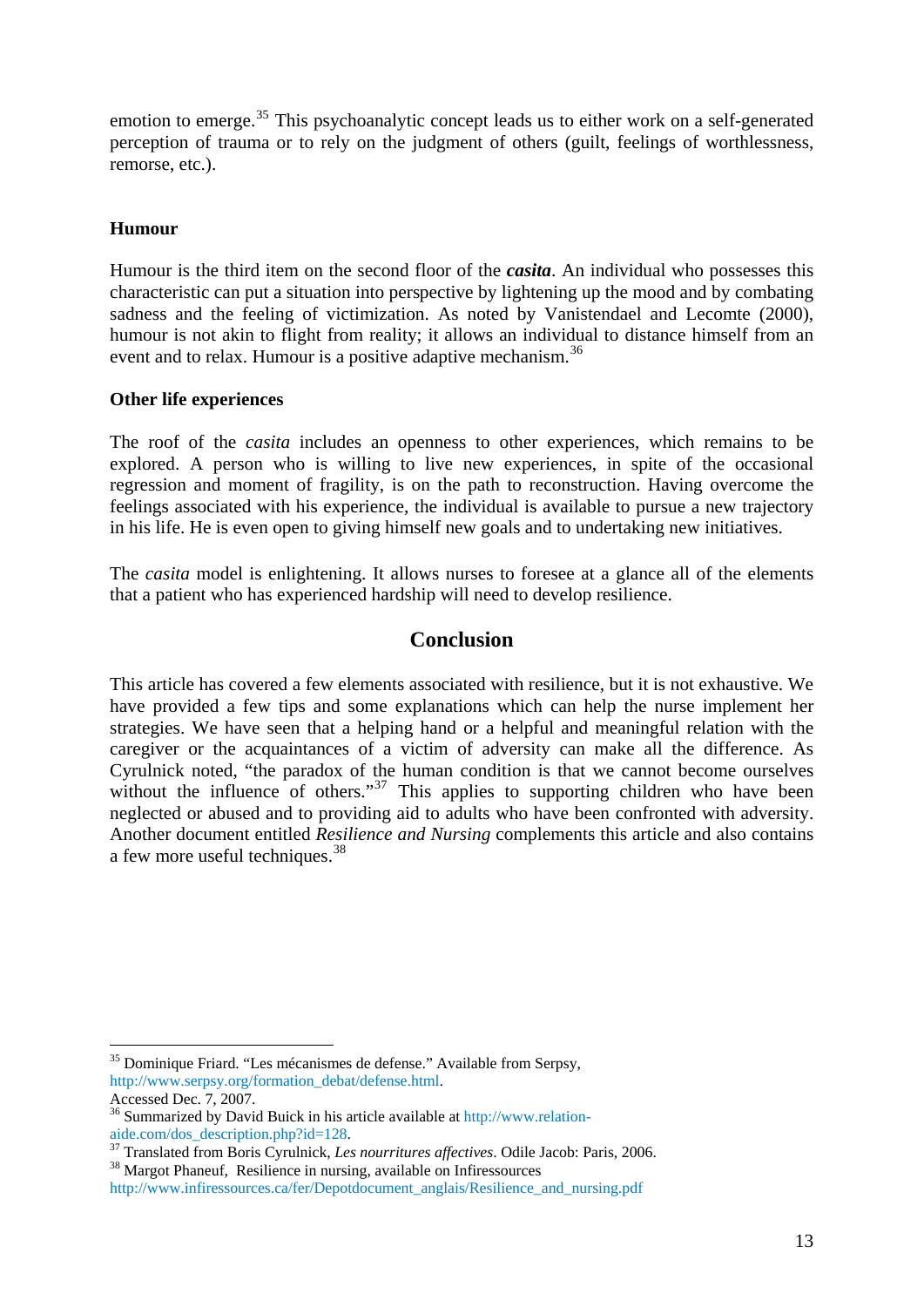# **BIBLIOGRAPHY**

- Bowlby, John (1978) *Attachement et perte*, tome 2, «*La séparation angoisse et colère*», Paris : PUF, collection Le fil rouge.
- Buick, David (2006) Résumé du livre de Stéphane**.** Vanistendael et Jacques Lecomte (2000) *Le bonheur est toujours possible. Construire la résilience :*  [http://www.relation-aide.com/dos\\_description.php?id=128](http://www.relation-aide.com/dos_description.php?id=128)
- Casafree : enfance et misère : <http://www.casafree.com/modules/xcgal/displayimage.php?pid=16528>
- Cyrulnick, Boris, Vivre c'est prendre un risque <http://perso.orange.fr/relation.douce/FrAct/Boris%20Cyrulnik.htm>
- Cyrulnick, Boris (1993) L*es nourritures affectives,* Éd. Odile Jacob, Paris dans *Claudia Samson* Notes de lecture - La résilience : [http://www.hommes-et](http://www.hommes-et-faits.com/Livres/Cs_Resilience.htm)[faits.com/Livres/Cs\\_Resilience.htm](http://www.hommes-et-faits.com/Livres/Cs_Resilience.htm)
- Cyrulnick, Boris (2002) Un merveilleux malheur, Paris, Odile Jacob
- Cyrulnik, Boris (2006) *Les Nourritures affectives.* Paris, Odile Jacob.
- Delion, Pierre (2002) La souffrance psychique du bébé, « Approches pluridisciplinaires », Issy Les Moulineaux : ESF (collection la vie de l'enfant), p. 32
- du Cosquer, Florence [http://agora.qc.ca/reftext.nsf/Documents/Esperance--](http://agora.qc.ca/reftext.nsf/Documents/Esperance--La_resilience_ou_le_realisme_de_lesperance%20_par_Florence_du_Cosquer) La resilience ou le realisme de lesperance par Florence du Cosquer
- Envirozine : http://www.ec.gc.ca/EnviroZine/images/Issue52/tsunami1\_1.jpg
- Erikson, Erik (1950) *Childhood and Society [http://fates.cns.muskingum.edu/~psych/psycweb/history/erikson.htm](http://fates.cns.muskingum.edu/%7Epsych/psycweb/history/erikson.htm)*
- Frankl, Victor E. (1993). *Découvrir un sens à sa vie avec la logothérapie*. Montréal : Les Éditions de l'Homme.
- Friard, Dominque. Les mécanismes de défense : [http://www.serpsy.org/formation\\_debat/defense.html](http://www.serpsy.org/formation_debat/defense.html)
- [Garneau,](http://www.redpsy.com/jgarneau.html) Jean (2005) Enseigner la résilience. [La lettre du psy](http://www.redpsy.com/letpsy/index.html)" Vol. 9, no 1 <http://www.redpsy.com/jgarneau.html>
- Geddes, Anne Bébé chou <http://www.casafree.com/modules/xcgal/displayimage.php?pid=13802>
- Jouvet, Ghislaine Jouvet. À propos de la résilience. Sur éducspe.com [http://www.educspe.com/dossiers/actualites-diverses/a-propos-de-la](http://www.educspe.com/dossiers/actualites-diverses/a-propos-de-la-resilience.html#_ftn2)[resilience.html#\\_ftn2](http://www.educspe.com/dossiers/actualites-diverses/a-propos-de-la-resilience.html#_ftn2)
- Legros, Jacinthe (2004) Quand le travail donne les bleus au cœur! Intervention centrée sur la résilience et le pouvoir d'agir des personnes qui vivent de la violence psychologique au travail <http://www.theses.ulaval.ca/2004/21485/21485.html>
- Lemay, Michel. Qu'est-ce que la résilience? Hôpital Ste-Justine Équilibre en Tête, Vol.14, No.4.
- Nietzsche, Friedrich(1888) Le crépuscule des idoles *ou comment on philosophie avec un marteau.*
- Régine : La résilience, en psychologie : être résilient ou ne pas être... à la mode. <http://www.aquadesign.be/news/article-10127.php>
- Phaneuf, Margot (2005) Mécanismes de défense et d'adaptation et interventions infirmières*.* Université d'Évora, Portugal, Février 2005.
- Phaneuf, Margot. Defense Mechanisms among Our Students. Infiressources, Educational Crossroad, section Educational Viewpoints: